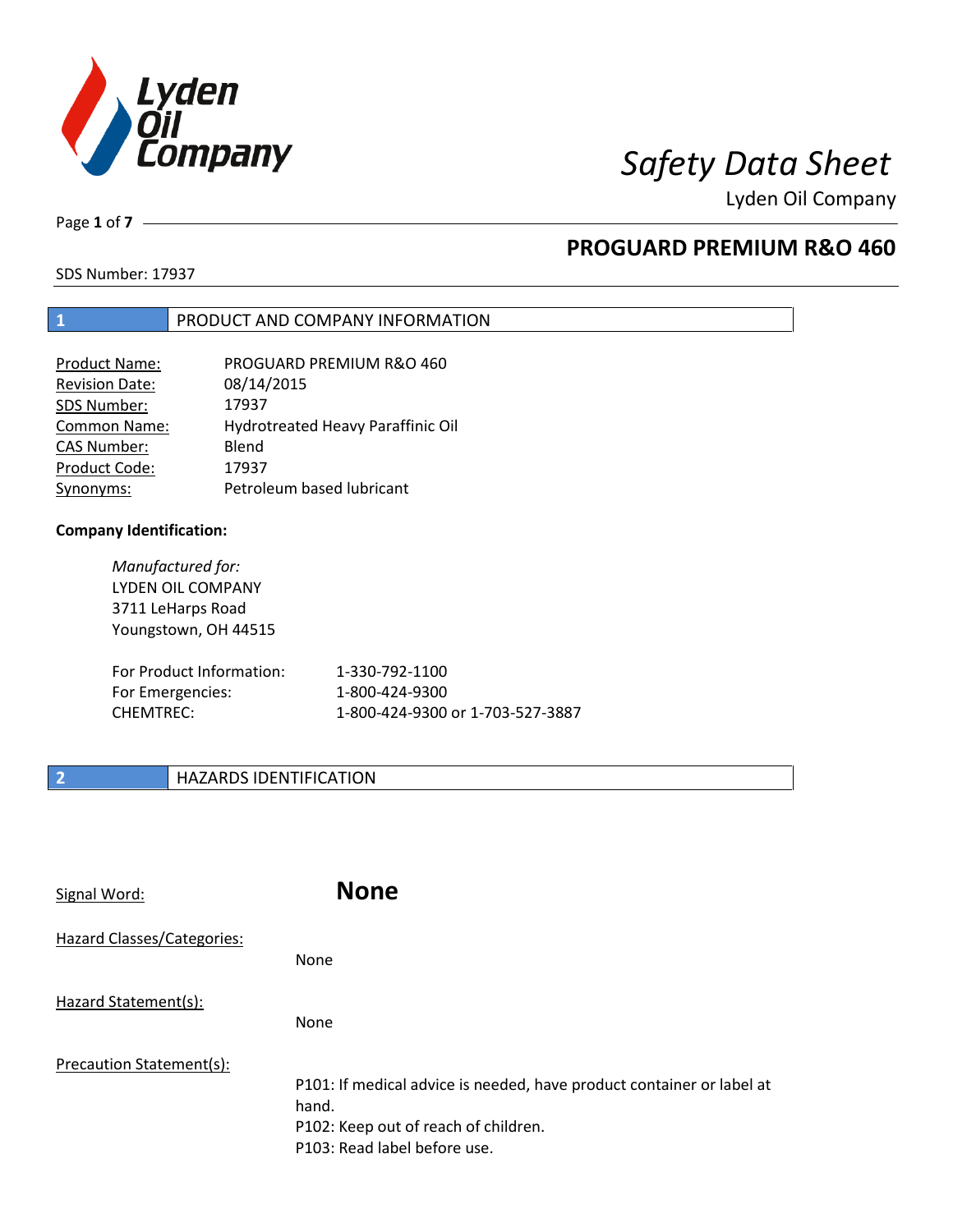

Lyden Oil Company

Page **2** of **7**

# **PROGUARD PREMIUM R&O 460**

SDS Number: 17937

Other Hazard Statement(s):

Repeated exposure may cause skin dryness or cracking.

|  | COMPOSITION / INFORMATION ON INGREDIENTS |  |
|--|------------------------------------------|--|
|--|------------------------------------------|--|

Ingredients:

*Mixture of the substances listed below with nonhazardous additions.* 

| <b>Chemical Name</b>                      | <b>CAS Number</b> | Percentage |
|-------------------------------------------|-------------------|------------|
| Residual oils, petroleum, solvent dewaxed | 64742-62-7        | >99        |
| Additives                                 | N/A               |            |

*\*Any concentration shown as a range is to protect confidentiality or is due to batch variation.*

| $\vert$ 4 | <b>MACACLIDEC</b><br>F R R<br><b>I AID MEASURES</b><br> |
|-----------|---------------------------------------------------------|
|           |                                                         |

### Description of First Aid Measures:

| Inhalation:   | If symptoms develop, move victim to fresh air. If symptoms persist,<br>obtain medical attention.                  |
|---------------|-------------------------------------------------------------------------------------------------------------------|
| Skin Contact: | Wash with soap and water. Remove contaminated clothing and wash<br>before reuse. Get medical attention if needed. |
| Eye Contact:  | Rinse opened eye for several minutes under running water. If<br>symptoms persist, consult medical attention.      |
| Ingestion:    | Rinse mouth with water. If symptoms develop, obtain medical<br>attention.                                         |

Symptoms and Effects, both acute and delayed:

No further relevent data available.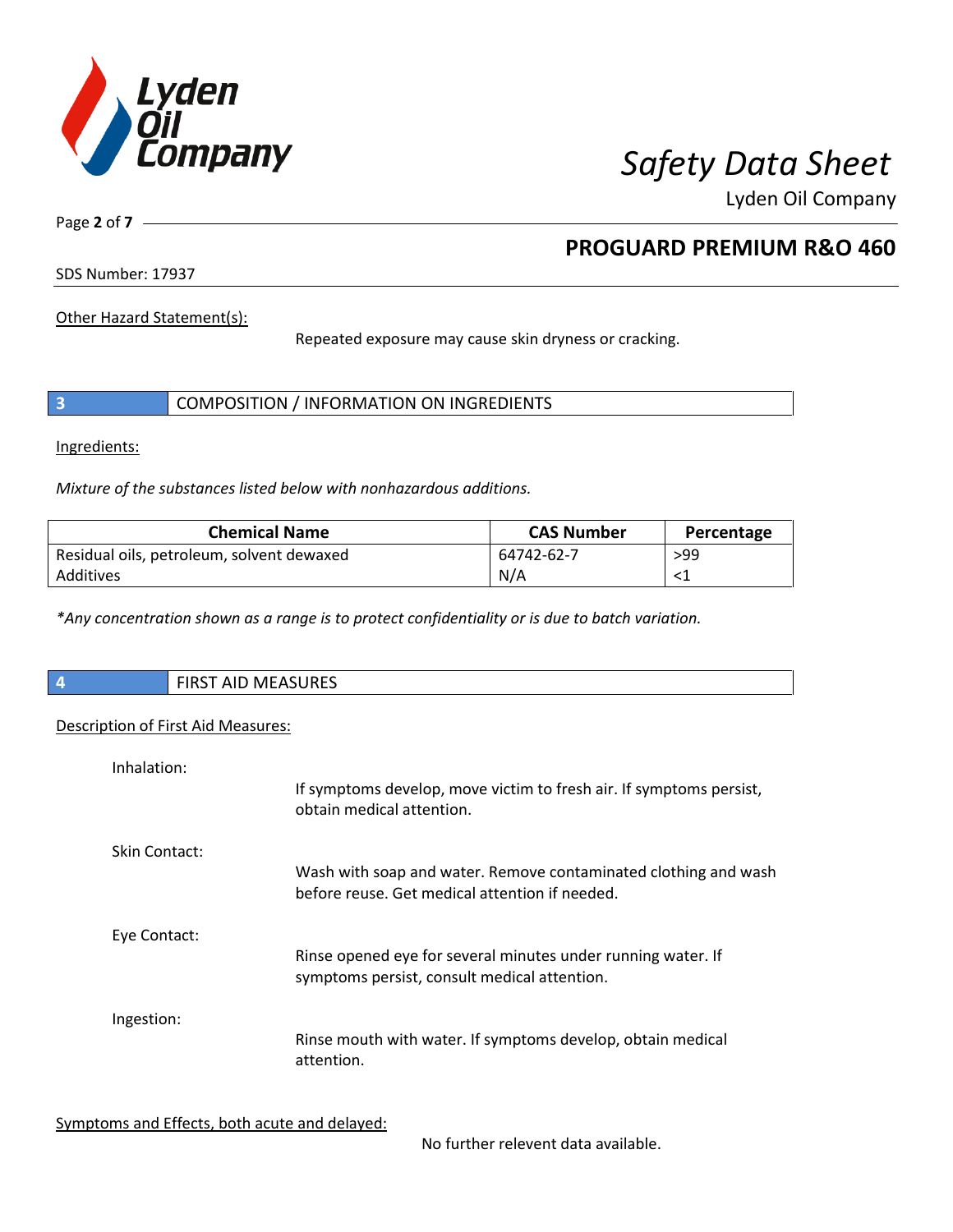

Lyden Oil Company

SDS Number: 17937

Page **3** of **7**

Recommended Actions:

Treat symptomatically. Call a doctor or poison control center for guidance.

| 5                                 | FIRE FIGHTING MEASURES                    |                                                                                                                                                                                                   |
|-----------------------------------|-------------------------------------------|---------------------------------------------------------------------------------------------------------------------------------------------------------------------------------------------------|
|                                   | Recommended Fire-Extinguishing Equipment: | Use dry powder, foam, or carbon dioxide fire<br>extinguishers. Water may be ineffective in fighting<br>an oil fire unless used by experienced fire fighters.                                      |
| Possible Hazards During a Fire:   |                                           | Hazardous combustion products may include: A<br>complex mixture of airborne solid and liquid<br>particulates and gases (smoke). Carbon monoxide.<br>Unidentified organic and inorganic compounds. |
|                                   | Recommendations to Firefighters:          | No special measures required.                                                                                                                                                                     |
| $6\phantom{1}6$                   | <b>ACCIDENTAL RELEASE MEASURES</b>        |                                                                                                                                                                                                   |
| <b>Personal Precautions:</b>      |                                           | Avoid contact with skin, eyes, and clothing.<br>Keep away from sources of ignition.                                                                                                               |
| <b>Emergency Procedures:</b>      |                                           | Contain spilled material, collect in suitable and<br>properly labled containers.                                                                                                                  |
| <b>Environmental Precautions:</b> |                                           | Do not allow to reach sewage system or any water<br>course.<br>Do not allow to enter ground waters.                                                                                               |

# **PROGUARD PREMIUM R&O 460**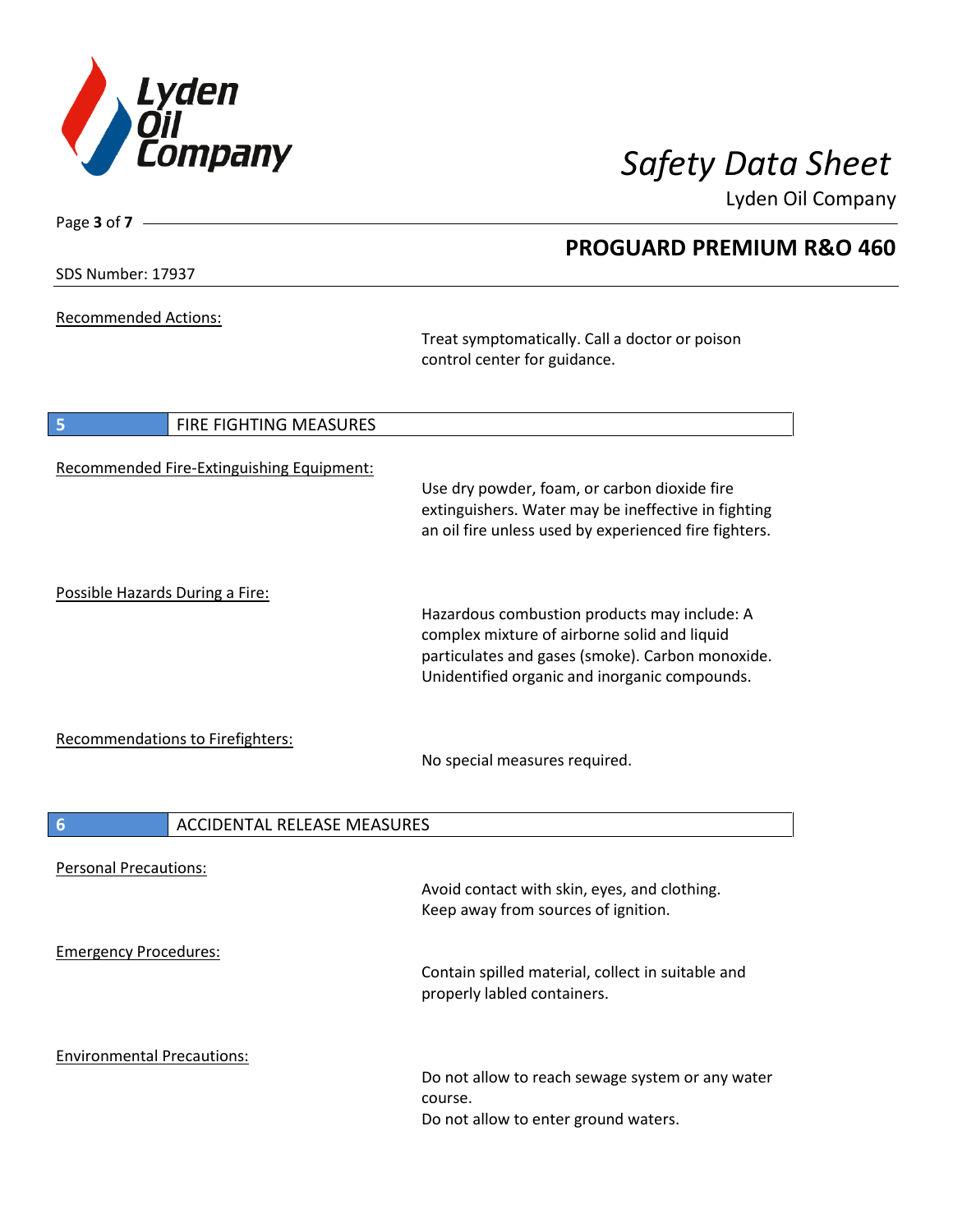

**PROGUARD PREMIUM R&O 460** 

Lyden Oil Company

SDS Number: 17937

Page **4** of **7**

Cleanup Procedures:

Pick up excess with inert absorbant material.

**7** HANDLING AND STORAGE Handling Precautions: Handle with care and avoid spillage on the floor. Do not cut, weld, drill, grind, braze, or solder container. Storage Requirements:

Keep container tightly sealed. Keep away from sources of ignition.

#### **8** EXPOSURE CONTROLS / PERSONAL PROTECTION

Exposure Limits:

No data available.

Engineering Controls:

All ventilation should be designed in accordance with OSHA standard (29 CFR 1910.94).

Personal Protective Equipment:

Wash hands before breaks and at the end of work. Use safety glasses and gloves.

### **9 PHYSICAL AND CHEMICAL PROPERTIES**

| Color:                 | Amber                          |
|------------------------|--------------------------------|
| <b>Physical State:</b> | Liquid                         |
| Odor:                  | Data not available             |
| Odor Threshold:        | Data not available             |
| pH:                    | Data not available             |
| <b>Melting Point:</b>  | Data not available             |
| <b>Boiling Point:</b>  | $>425^\circ$ F                 |
| <b>Boiling Range:</b>  | Data not available             |
| Flash Point:           | 250.0° C / 482° F (COC Method) |
|                        |                                |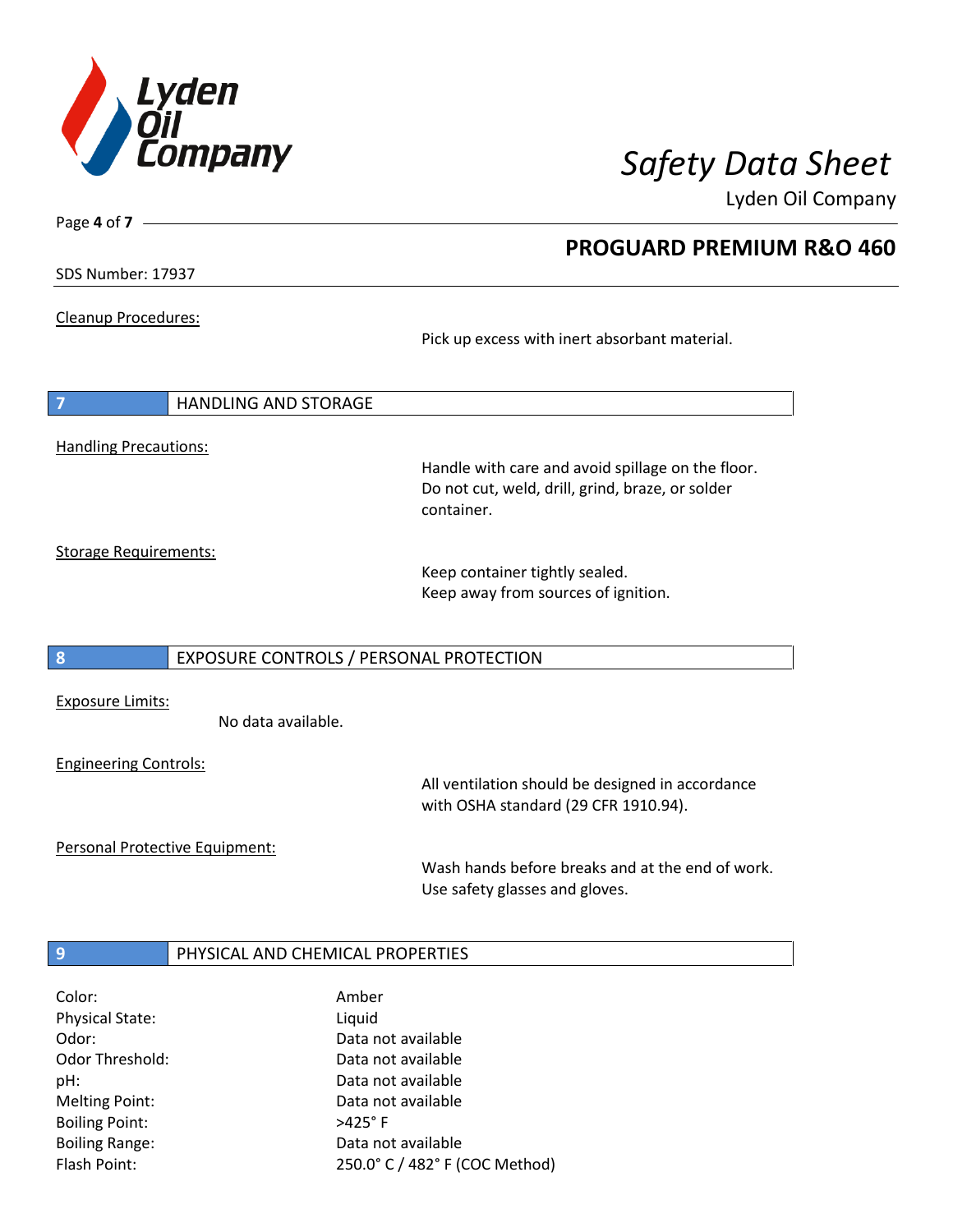

**PROGUARD PREMIUM R&O 460** 

Lyden Oil Company

### SDS Number: 17937

Page **5** of **7**

| Data not available                           |
|----------------------------------------------|
| Data not available                           |
| Data not available                           |
| Data not available                           |
| Data not available                           |
| Data not available                           |
| Insoluble in water                           |
| Data not available                           |
| $315.6^{\circ}$ C / 600.1° F                 |
| Data not available                           |
| 460 mm <sup>2</sup> /sec (kinematic at 40°C) |
|                                              |

# **10** STABILITY AND REACTIVITY

| Stability:                     | Stable under normal conditions.                                  |
|--------------------------------|------------------------------------------------------------------|
| Reactivity:                    | Not reactive under normal conditions.                            |
| Conditions to Avoid:           | Extreme temperature, sparks, open flame, and<br>direct sunlight. |
| Hazardous Reactions:           | No known hazardous reactions.                                    |
| Incompatible Materials:        | No further relevant information available.                       |
| <b>Decomposition Products:</b> | Hazardous decomposition products are not<br>expected to form.    |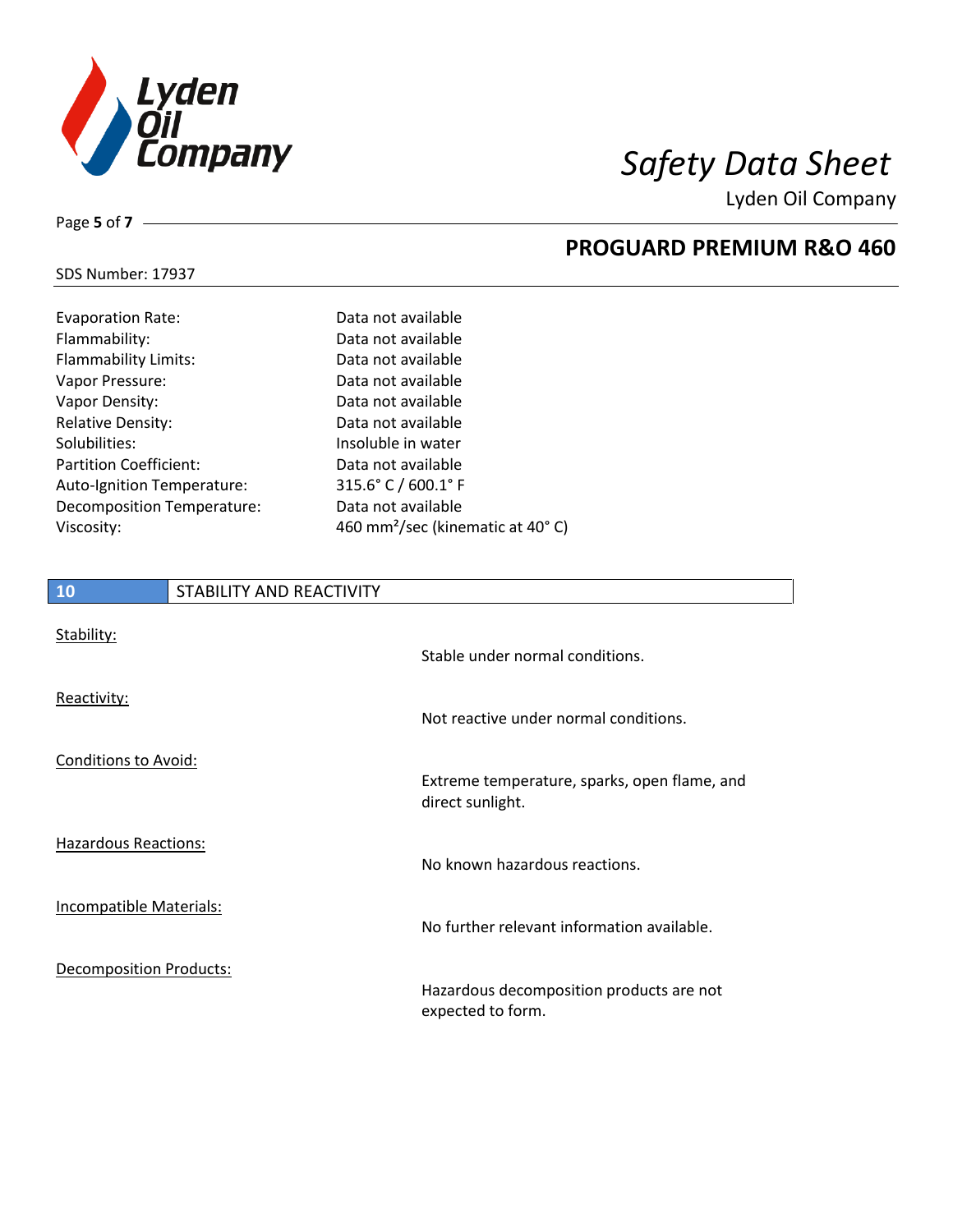

Lyden Oil Company

SDS Number: 17937

Page **6** of **7**

# **PROGUARD PREMIUM R&O 460**

| 11                           | <b>TOXICOLOGICAL INFORMATION</b>    |                                                                                                                                                                           |
|------------------------------|-------------------------------------|---------------------------------------------------------------------------------------------------------------------------------------------------------------------------|
| Routes of Exposure:          |                                     | Skin and eye contact are the primary routes of<br>exposure although exposure may occur following<br>accidental ingestion.                                                 |
| <b>Exposure Effects:</b>     |                                     | Repeated skin contact may cause dermatitis or an<br>oil acne.                                                                                                             |
| <b>Measures of Toxicity:</b> |                                     | <b>Component Acute Toxicity Estimates:</b><br>Residual oils, petroleum, solvent dewaxed:                                                                                  |
|                              | Carcinogenic/Mutagenic Precautions: | Oral LD50: >5000 mg/kg (rat)<br>Dermal LD50: >2000 mg/kg (rabbit)<br>Inhalative LC50: 2.18 mg/l (4 hours) (rat)<br>Non-carcinogenic and not expected to be<br>mutagentic. |
| 12                           | <b>ECOLOGICAL INFORMATION</b>       |                                                                                                                                                                           |

# Ecological Precautions:

Avoid exposing to the environment.

#### Ecological Effects:

No specific environmental or aquatic data available.

#### **13** DISPOSAL CONSIDERATIONS

#### Disposal Methods:

Dispose of waste material in accordance with all local, state, and federal requirements.